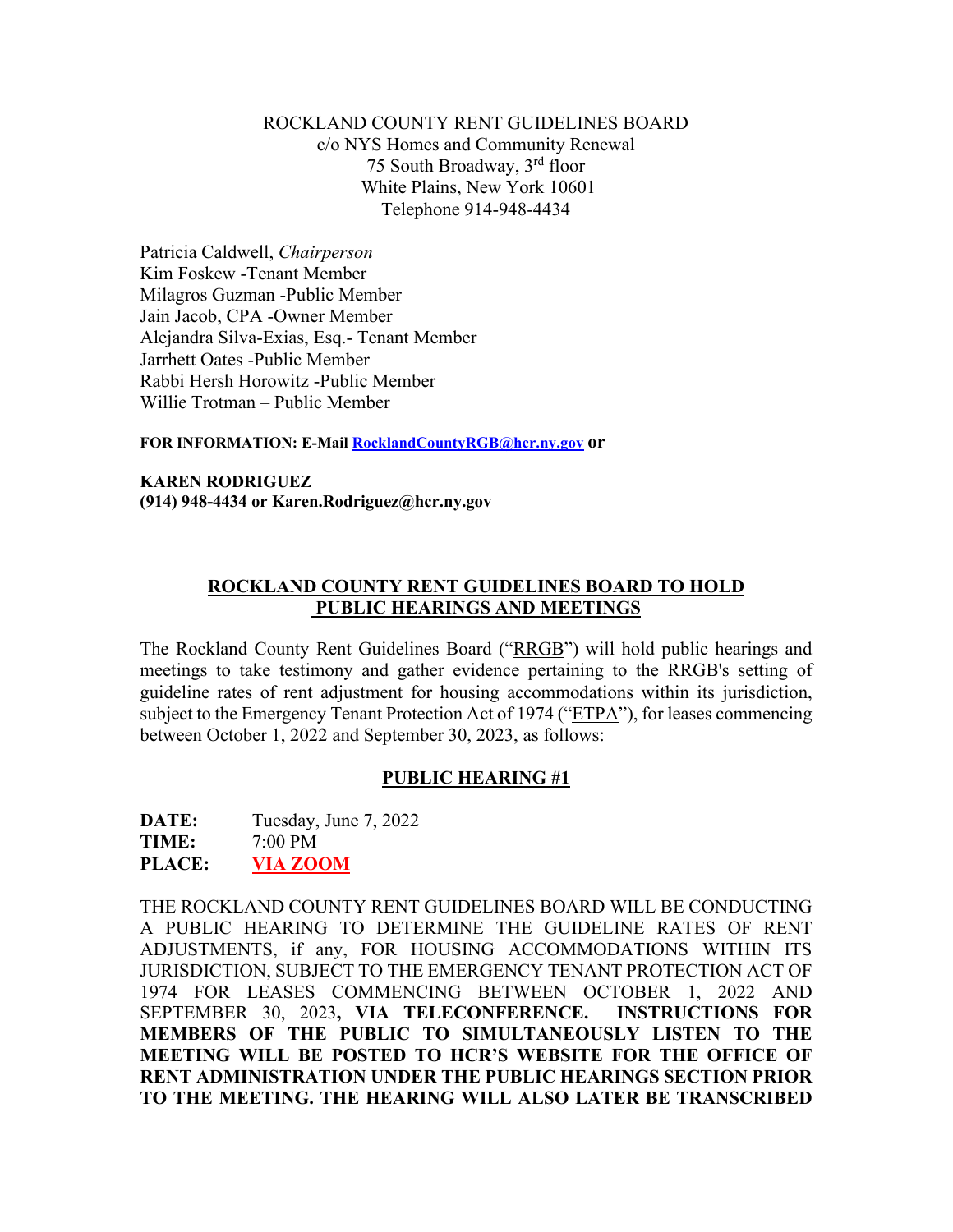## **AND THE PUBLIC WILL HAVE THE ABILITY TO VIEW THE TRANSCRIPT**. **THE PUBLIC MEETING INFORMATION IS AS FOLLOWS:**

Members of the public wishing to address the Board during this meeting may send an email to **RocklandCountyRGB@hcr.ny.gov** requesting that they be placed on a list of speakers no later than June 6, 2022. On the date of the meeting, all persons who have signed up to speak will be provided with instructions on how to call in to the meeting and will be required to call in when prompted by the Chair. The Chair will call for the speakers in the order in which they signed up prior to the meeting. The speakers addressing the Board during the meeting are limited to three minutes for individuals and five minutes for persons on behalf of entities or organizations.

**The public may instead submit written comments addressing the RRGB via the following email: RocklandCountyRGB@NYSHCR.org. The deadline to submit written comments for this public hearing is June 3, 2022.** 

# **RESEARCH & ANALYSIS PRESENTATION MEETING**

**DATE:** Wednesday, June 15, 2022 **TIME:** 7:00 PM **PLACE: Finkelstein Public Library 24 Chestnut Street** Spring Valley, NY 10977

For the RRGB to receive a presentation of the DHCR Research & Analysis Unit of the tabulations of data based upon responses of ETPA owners to the annual survey. There will be no public comment period during this meeting.

## **PUBLIC HEARING #2 and MEETING**

| <b>DATE:</b>  | Tuesday, June 21, 2022 |
|---------------|------------------------|
| <b>TIME:</b>  | $7:00 \text{ PM}$      |
| <b>PLACE:</b> | Haverstraw Town Hall   |
|               | One Rosman Road        |
|               | Garnersville, NY 10923 |

The Board will take testimony pertaining to the setting of the rent adjustments, if any, for leases of apartments subject to the Emergency Tenant Protection Act of 1974, as amended, and which commence on or between October 1, 2022 and September 30, 2023.

Members of the public wishing to address the Board during the meeting may send an email to **RocklandCountyRGB@NYSHCR.org** requesting that they be placed on a list of speakers. Additionally, members of the public may sign up at the meeting. The speakers addressing the Board during the meeting are limited to three minutes for individuals and five minutes for persons on behalf of entities or organizations.